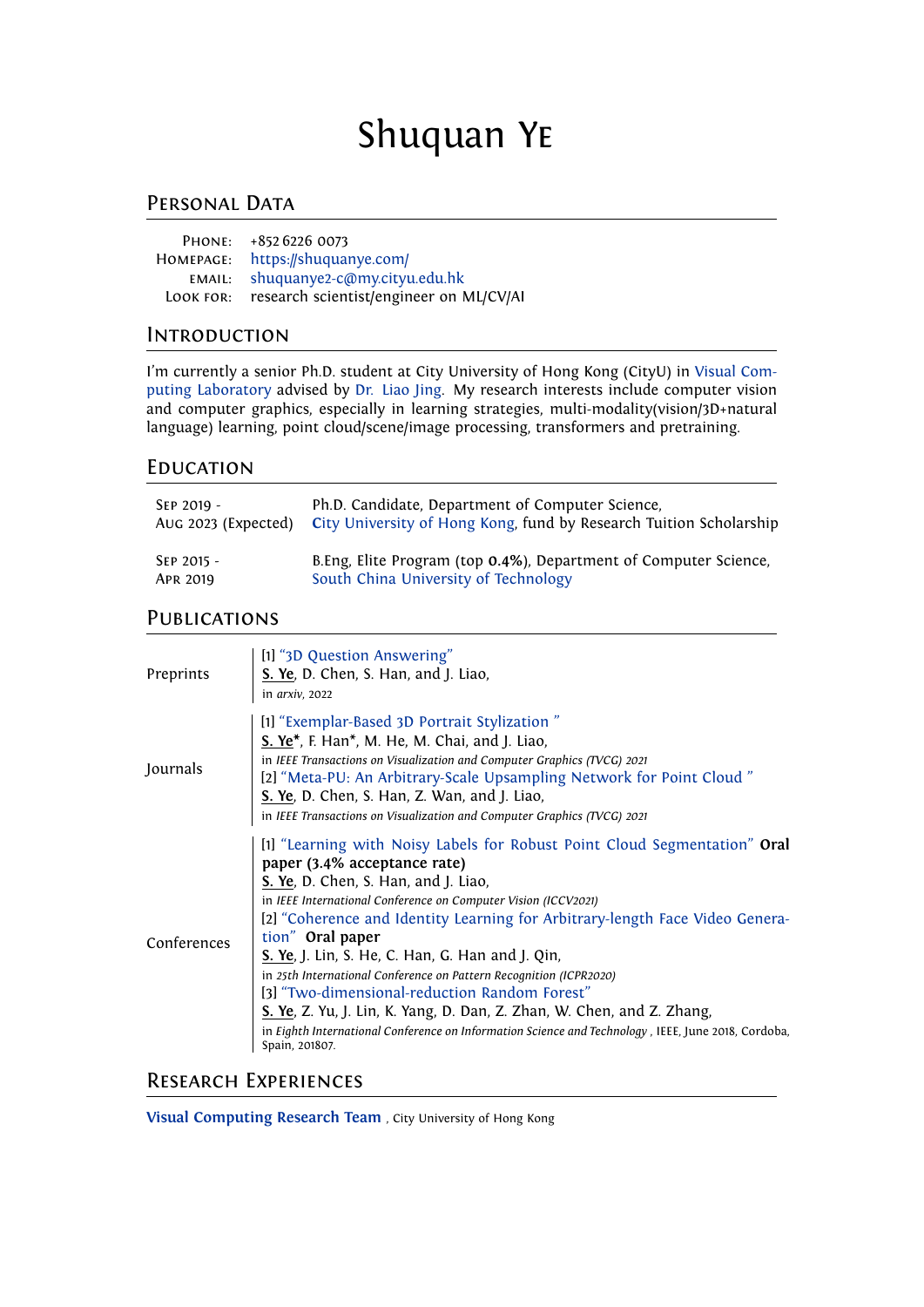*•* **3D Question Answering.** We are **the first** to investigate the question answering task in 3D domain (3DQA). Unlike 2D VQA, 3DQA requires both appearance and 3D geometry comprehension ability. First, we propose a novel transformer-based framework "3DQA-TR" with two encoders for appearance and geometry respectively, and a 3D-L Bert to perform both intra-modal and inter-modal fusion of appearance, geometry and linguistic question. Second, we further develop the first 3DQA dataset "ScanQA" with 10K+ questions. It is **the first** large-scale dataset in 3D environments that is **fully human-annotated**. Experiments demonstrate the obvious superiority of our framework over the SOTA. The code and data will be available at [3DQA website](http://shuquanye.com/3DQA website/) to facilitate the research in this direction.

*•* **Robust Point Cloud Segmentation with Noisy Labels.** We are **the first** to solve a novel task of learning with instance-level noisy labels in real-world point cloud datasets. Considering the spatially variant noise rate problem and the neighbor correlations in point clouds, we propose a noise-rate blind PNAL framework with a novel cluster-wise label correction. Experiments demonstrate the obvious superiority of our framework. Even with 60% noisy labels, our method produces comparable results to the model trained on completely clean data. In addition, we **manually cleaned** the popular but noisy ScanNetV2. Our code and data is available at [PNAL website](https://shuquanye.com/PNAL_website/).

*•* **Arbitrary-Scale Point Cloud Upsampling.** The existing point cloud upsampling methods need to train a specific model for each scale factor. We are **the first** to support continuously upsampling point cloud in arbitrary scale, by proposing a Meta-PU. In our extensive experiments, arbitrary scale Meta-PU even outperforms the SOTAs trained for the specific scale factor. Our code is available at [Meta-PU.](https://github.com/pleaseconnectwifi/Meta-PU)

*•* **3D Portrait Stylization.** We are **the first** to solve one-shot 3D portrait style transfer that to generate 3D faces with both the geometry exaggerated and the texture stylized while preserving the original content's identity. In the first geometric style transfer stage, we use landmark translation to capture geometry style and guide the deformation of the dense 3D face geometry. In the texture stage, we transfer the texture style with a differentiable renderer. Experiments show our superiority over SOTAs. Our code and data is available at [Portrait Style.](https://github.com/pleaseconnectwifi/3D-Portrait-Stylization)

### **[Computer Vision Lab](http://www.shengfenghe.com/)** and **[Computer Vision Research Team](http://chuhuaxian.net/index.html)** , SCUT

### *Undergraduate Research Student* Apr 2017 - Apr 2019

*•* **Arbitrary-length Face Video Generation.** We are **the first** to solve a novel and challenging task of generating arbitrary-length portrait video while maintaining both face identity and inter-frame coherence. To overcome the synthesis ambiguity of face video, we separately address it from two aspects, face identity synthesis by IA-GAN, and rearrangement by face coherence and interpolation networks. Experimental results demonstrate that our proposed network can generate high quality and identity preserved face video and outperforms the SOTAs.

*•* **Ship Classification and Statistics System Based on Deep Learning.** We focus on designing a robust Chinese character recognize algorithm for ships in natural scene. It is founded by the National Undergraduate Training Program for Innovation and Entrepreneurship, RMB 15,000.

### Academic Activities

- Serve as the reviewer for CVPR 2022.
- Serve as the reviewer for TVCG, TMM, GRSL, Access and so on.
- Tutor for Database System (CS3402) in 2020 Current.